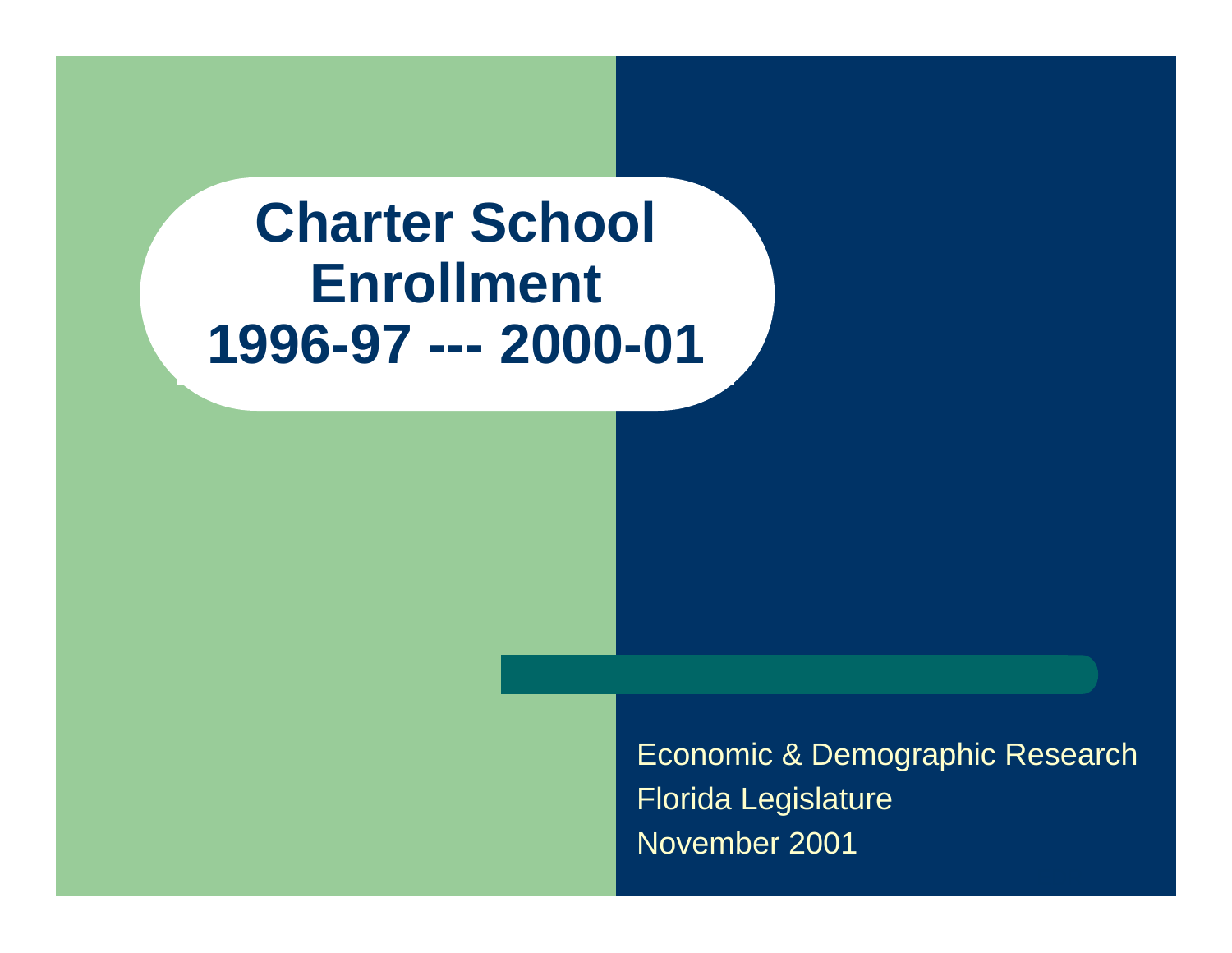# **This Presentation**

covers

historical charter school enrollment patterns for schools that opened from 1996-97 through 2000-01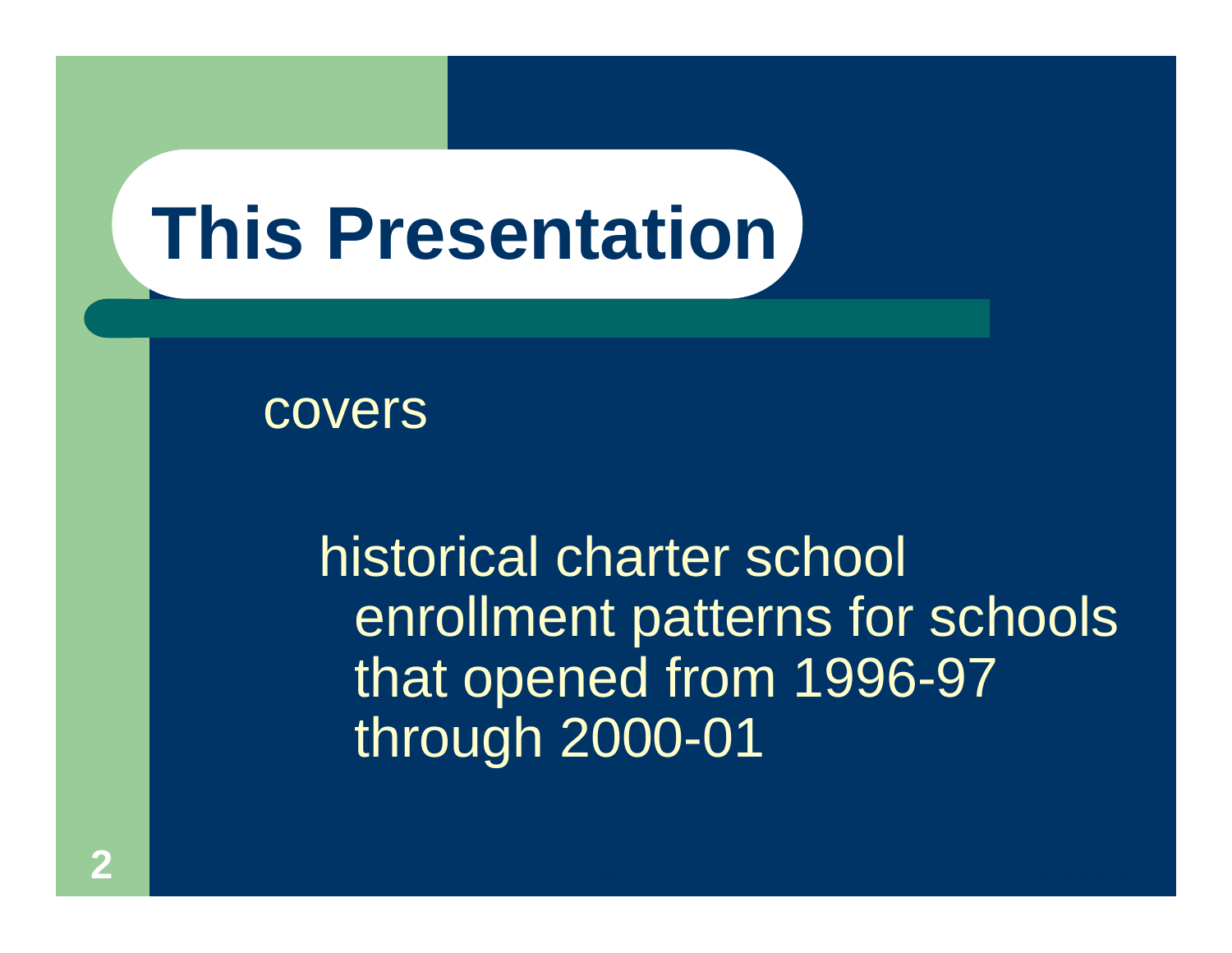# **This Presentation**

excludes conversion charter school students pre-kindergarten students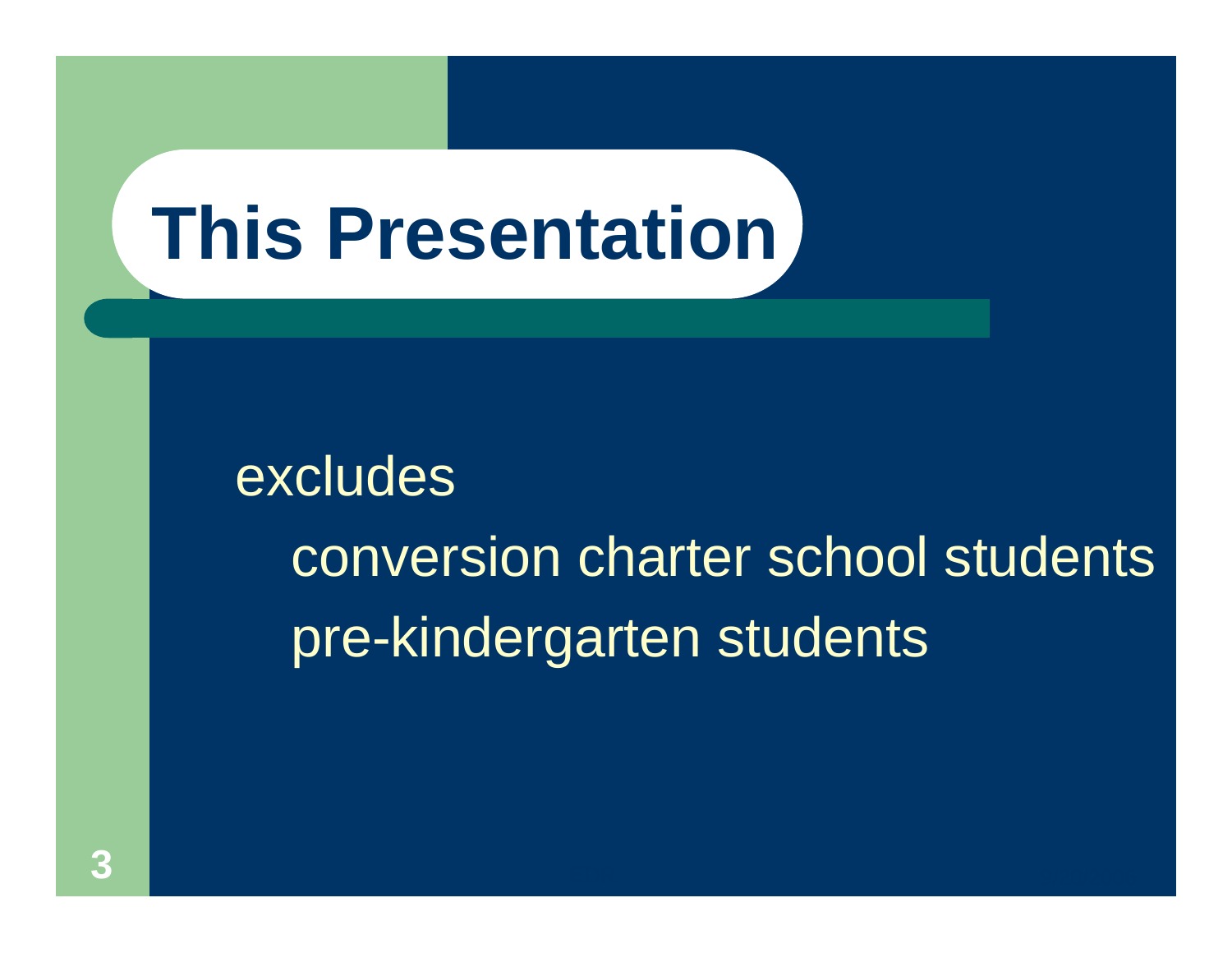#### **Enrollment By Grade Fall Membership**

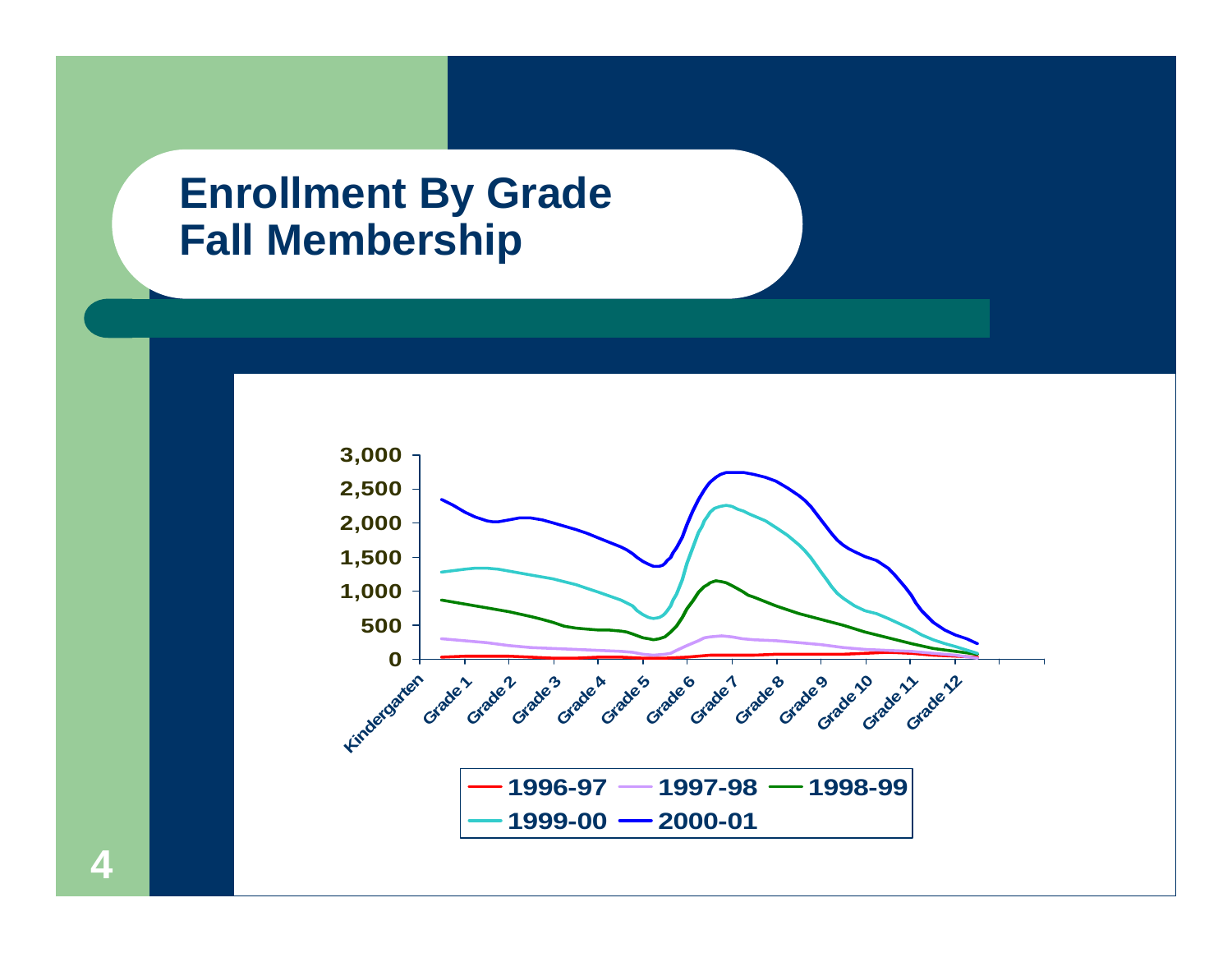

## Almost 37,000 students

## have entered charter schools in grades K-12 during this period.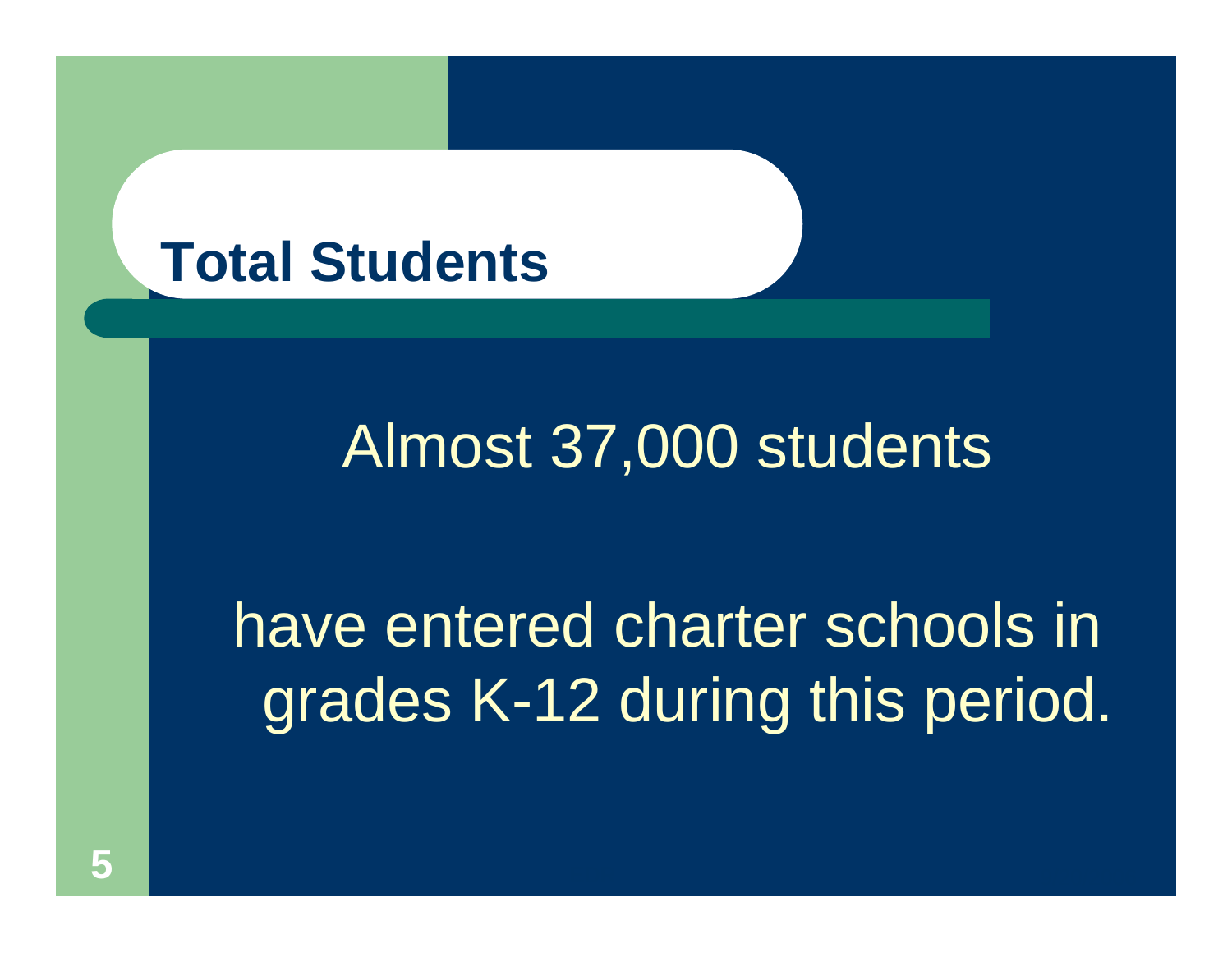## **Charter School Students may come from**

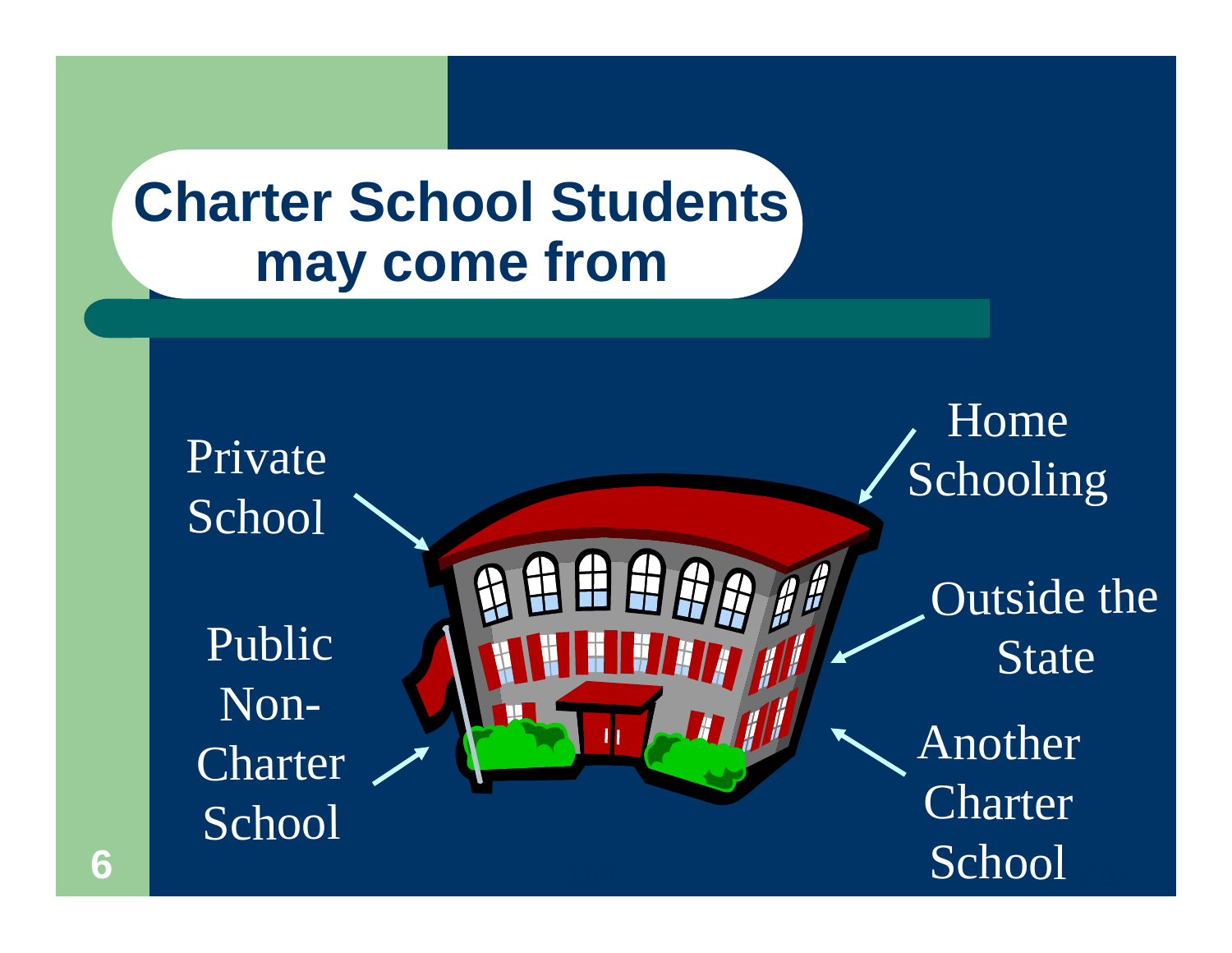## **Sources of Students**

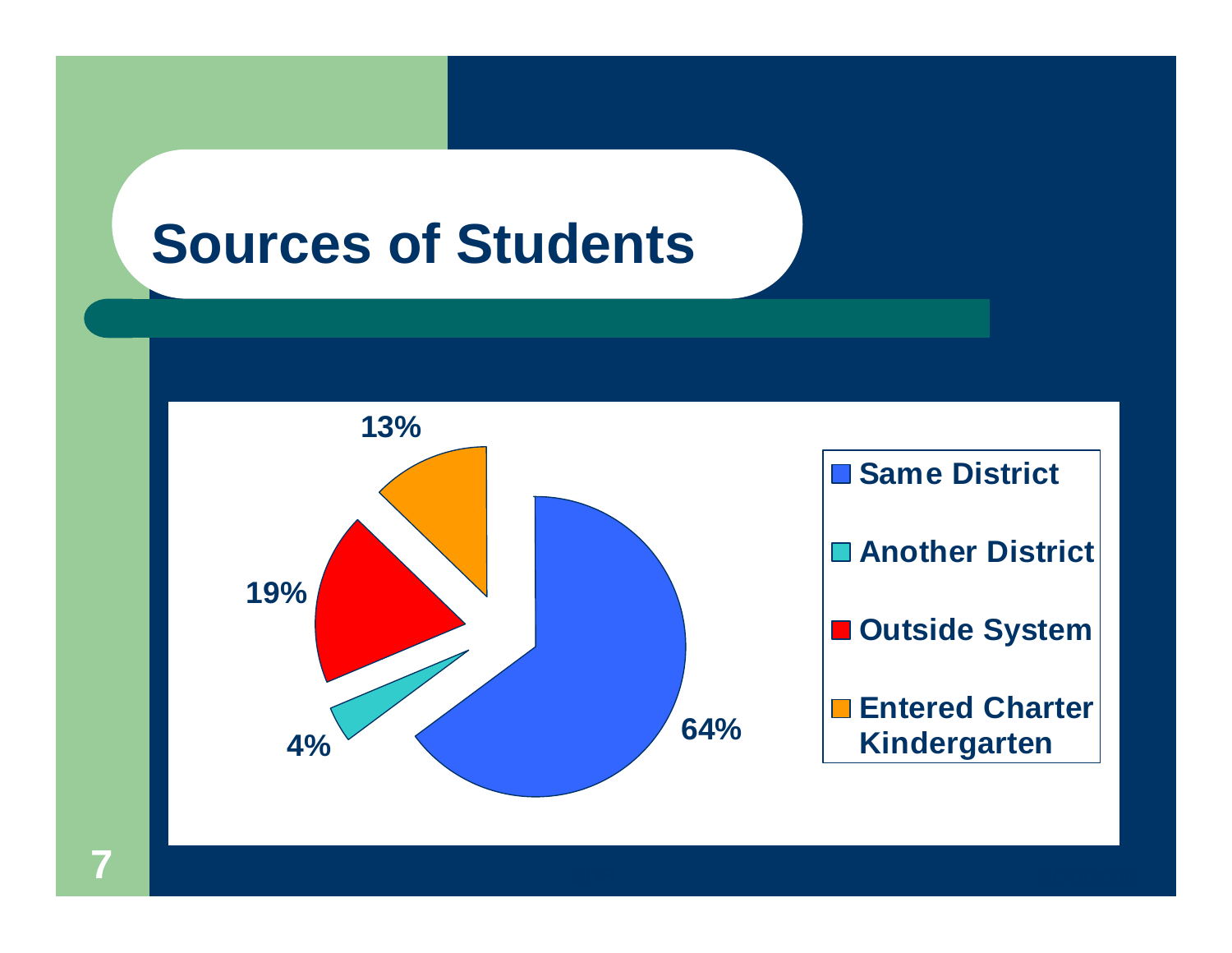#### **From Outside The System**

Students who come from

 $\sqrt{P}$ rivate schools  $\checkmark$  Home schooling  $\sqrt{\text{Outside}}$  the state

Are entering from outside the public school system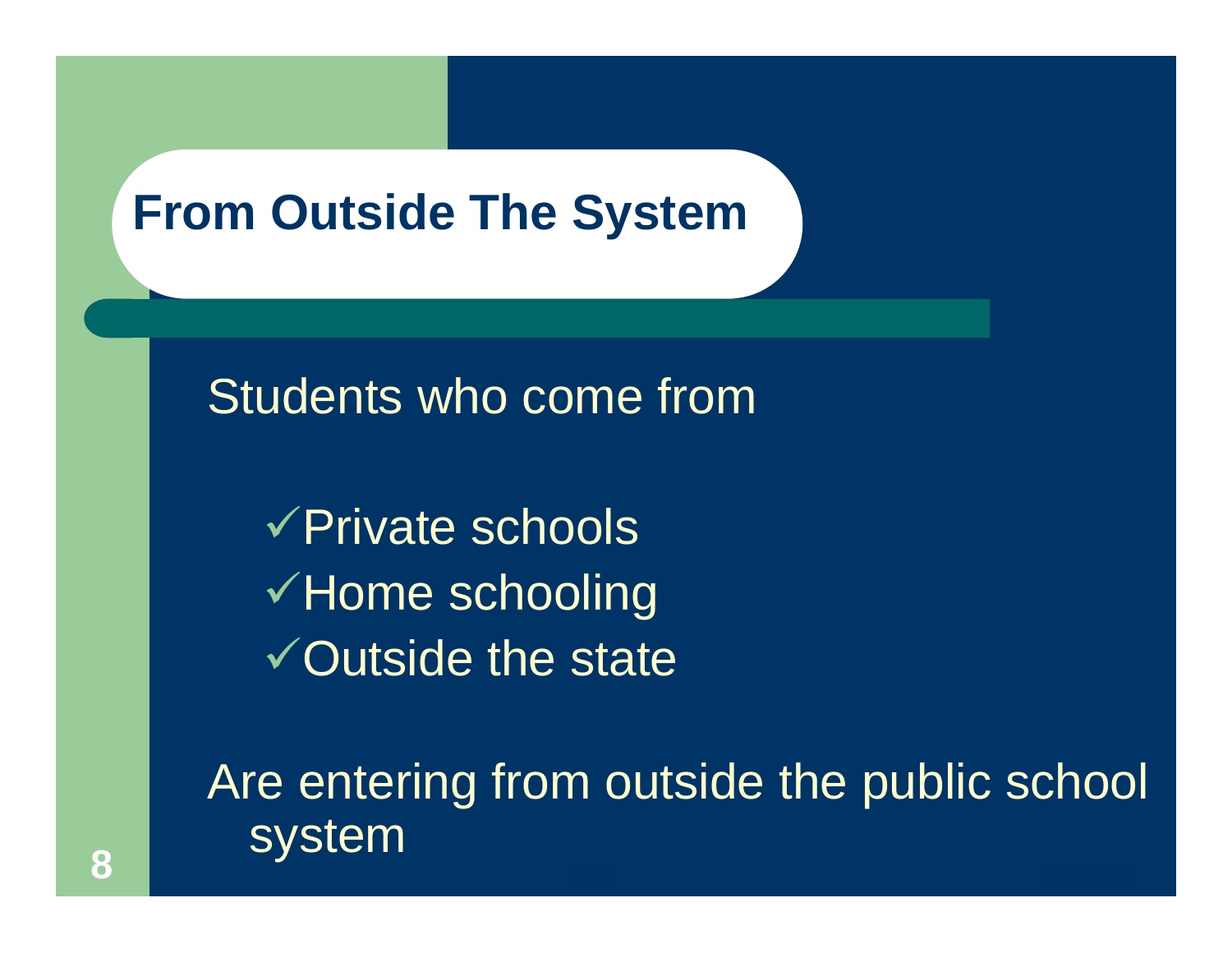#### **From Within The System**

Students who enter from

 $\checkmark$  within the same school district  $\sqrt{ }$  another school district

Are entering from within the public school system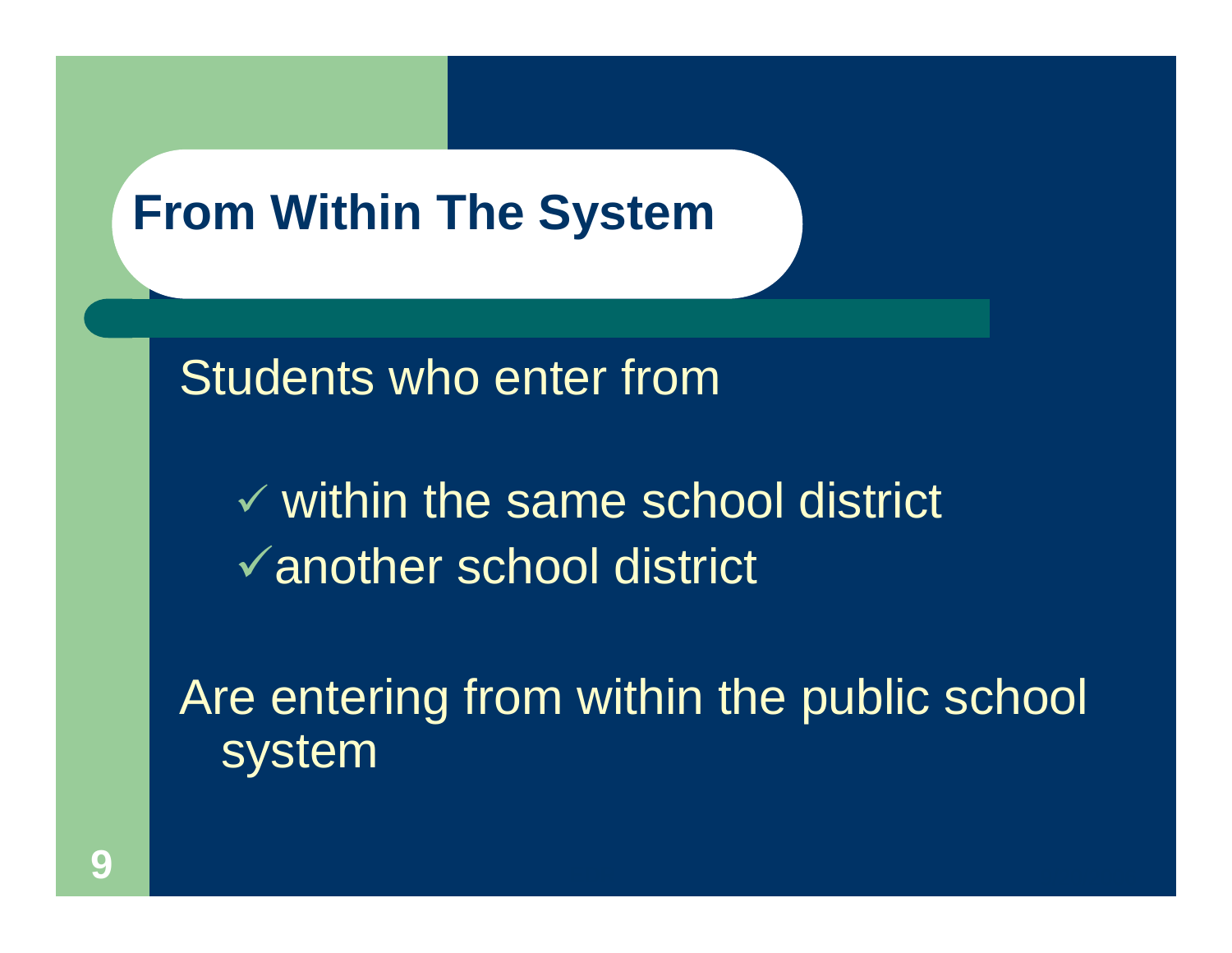#### **Kindergarten**

There is no way to determine if kindergarten students would have entered a public or private school or would have been home schooled if the charter school had not been available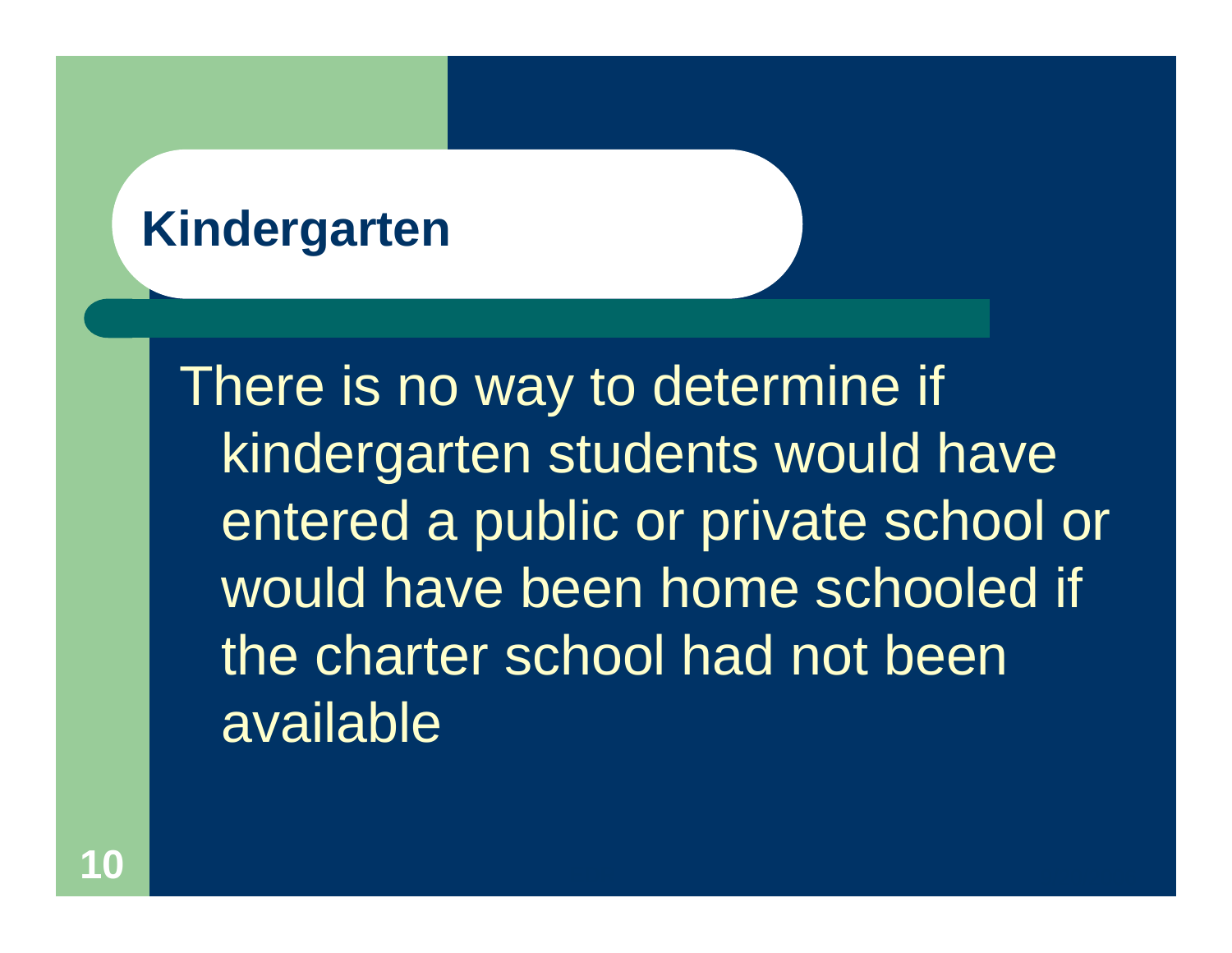#### **Grades 1-12**

Only students who enter in grades 1 through grade 12 can be identified as from within the system or from outside the system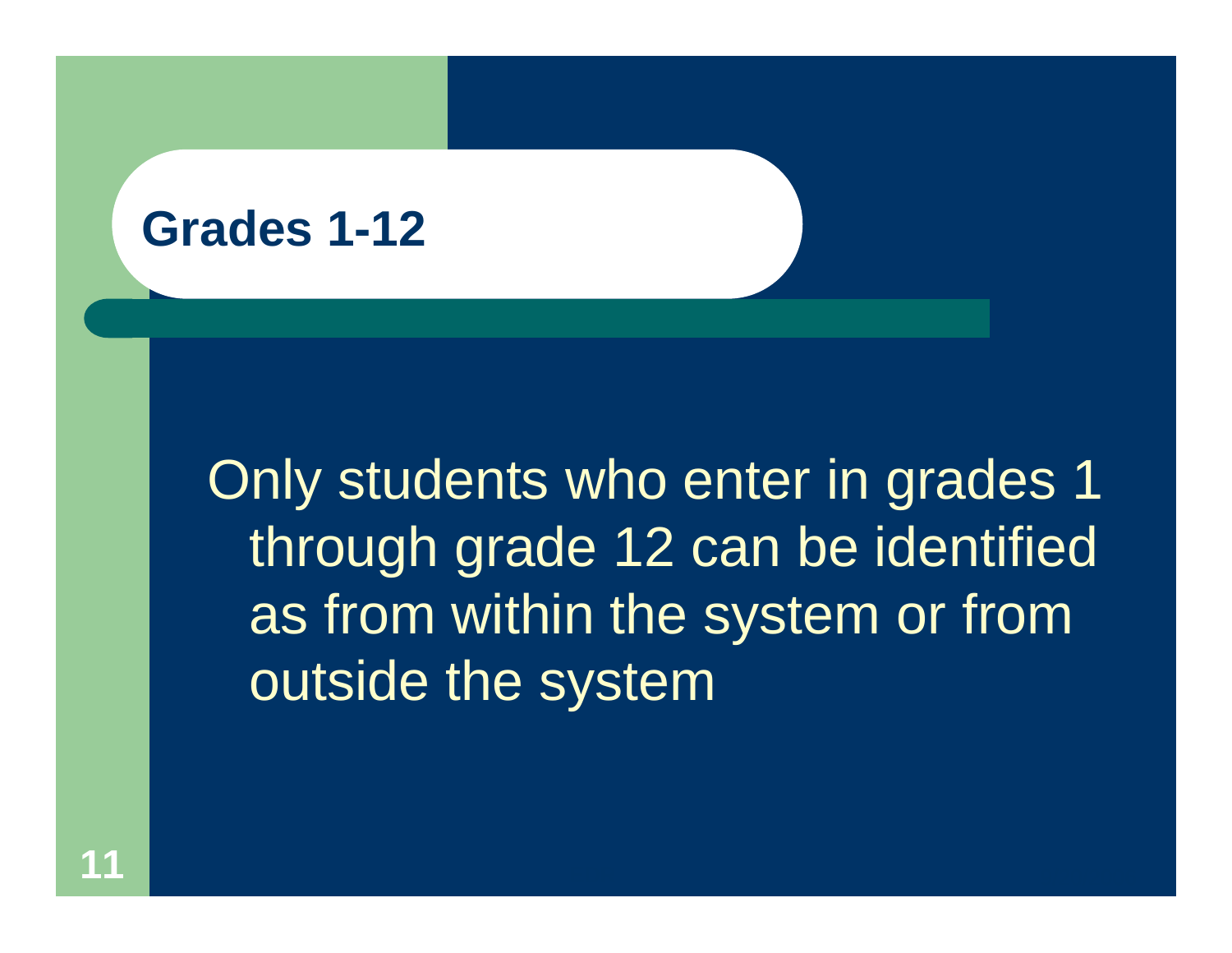#### **Entering Charter Schools Source By Grade**

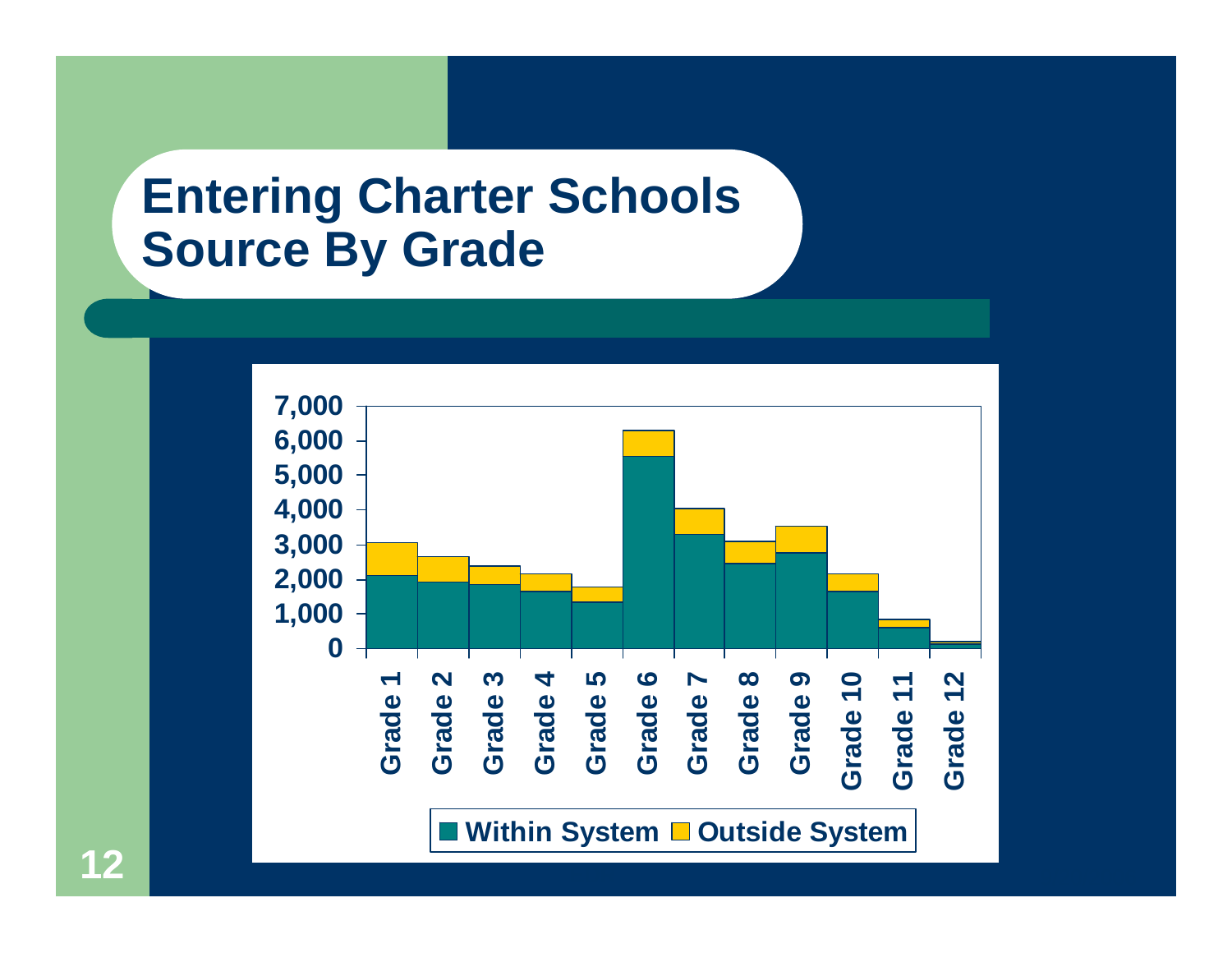#### **Entering Charter Schools % From Outside System**



**13**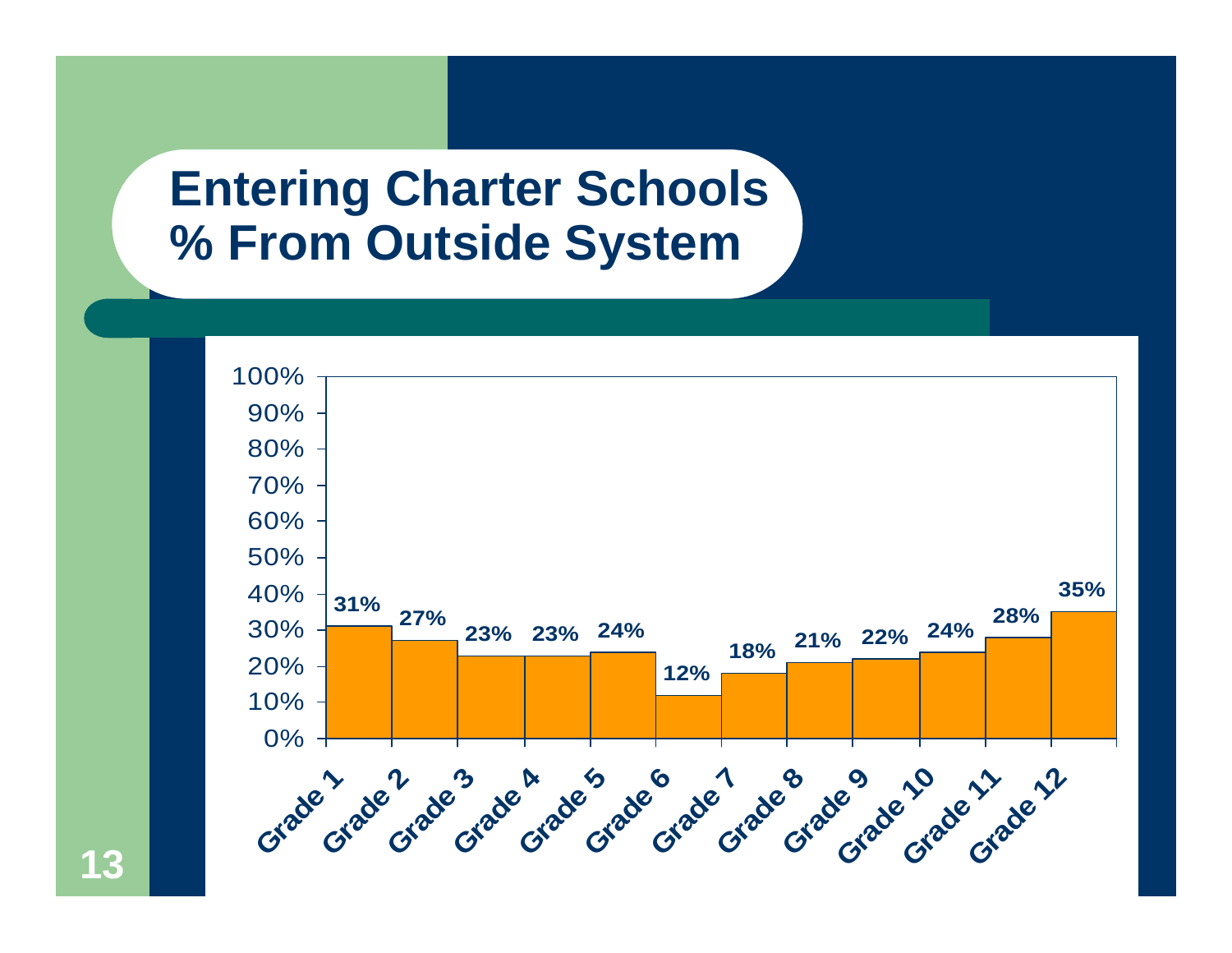## **Opening Enrollment**

When a charter school opens, It typically does not open at full capacity.

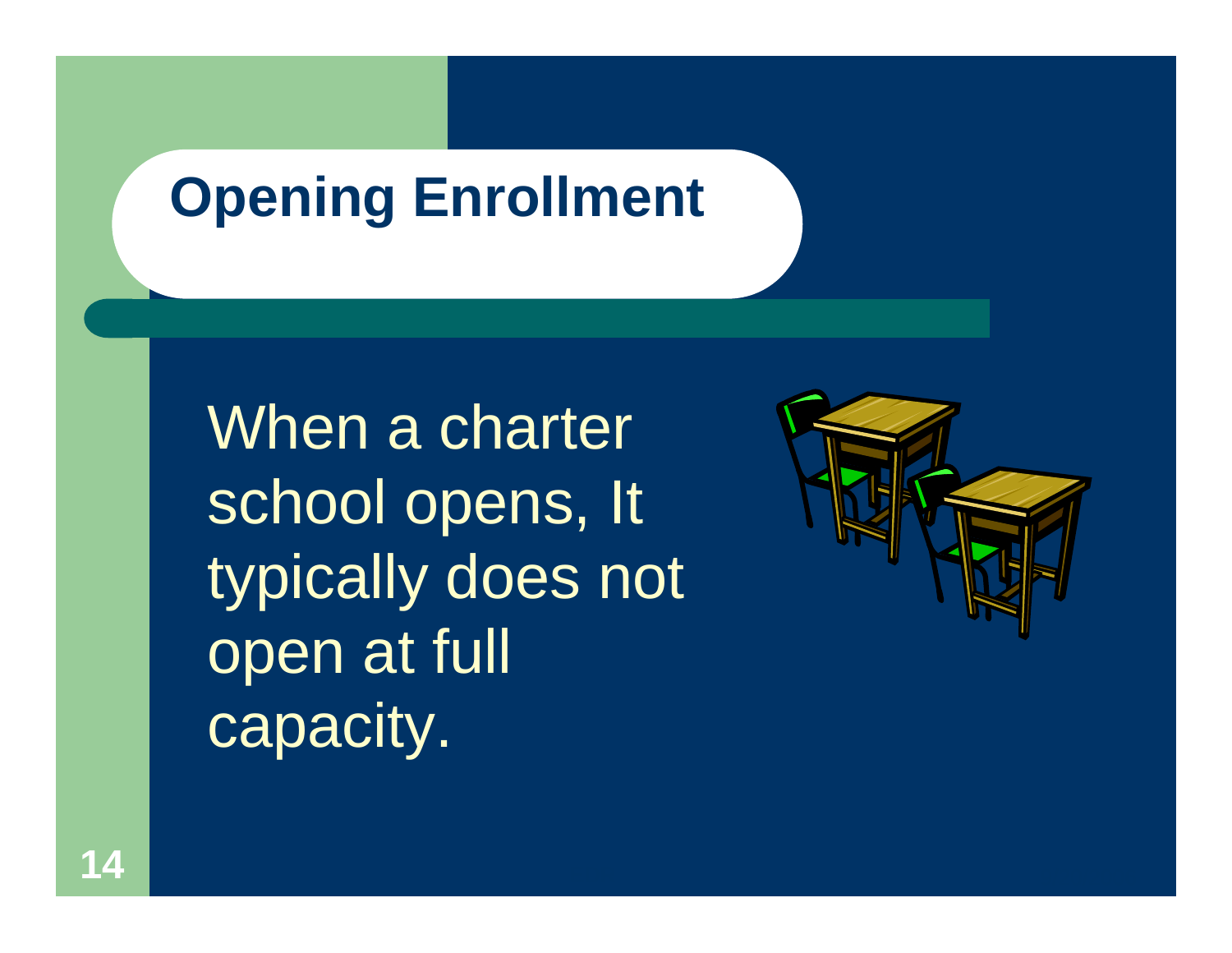## **Opening Enrollment**

#### Growth after the first year may occur

by design as when a school adds a grade each year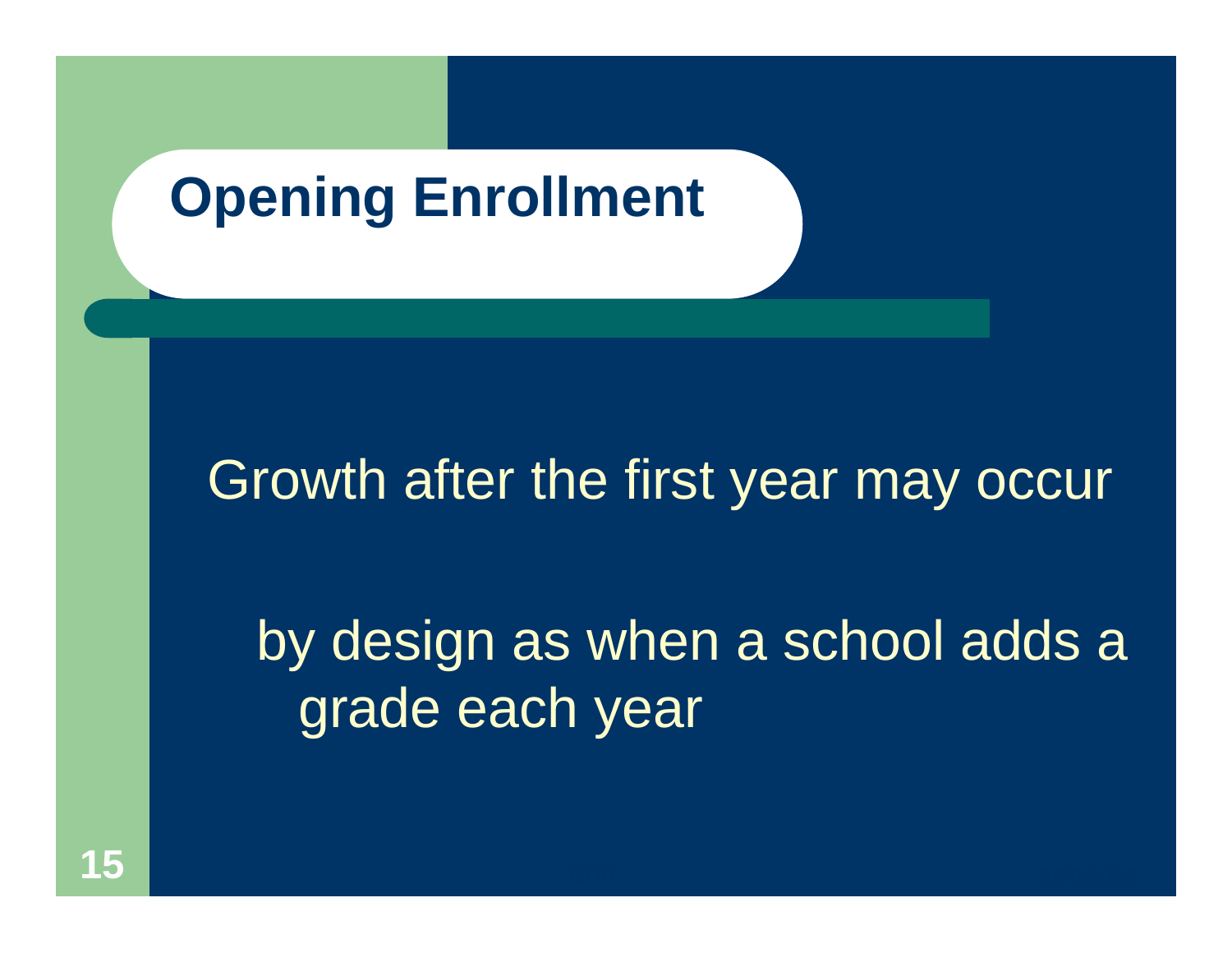## **Opening Enrollment**

#### Or, Growth after the first year may occur

not by design such as a lag in marketing effectiveness.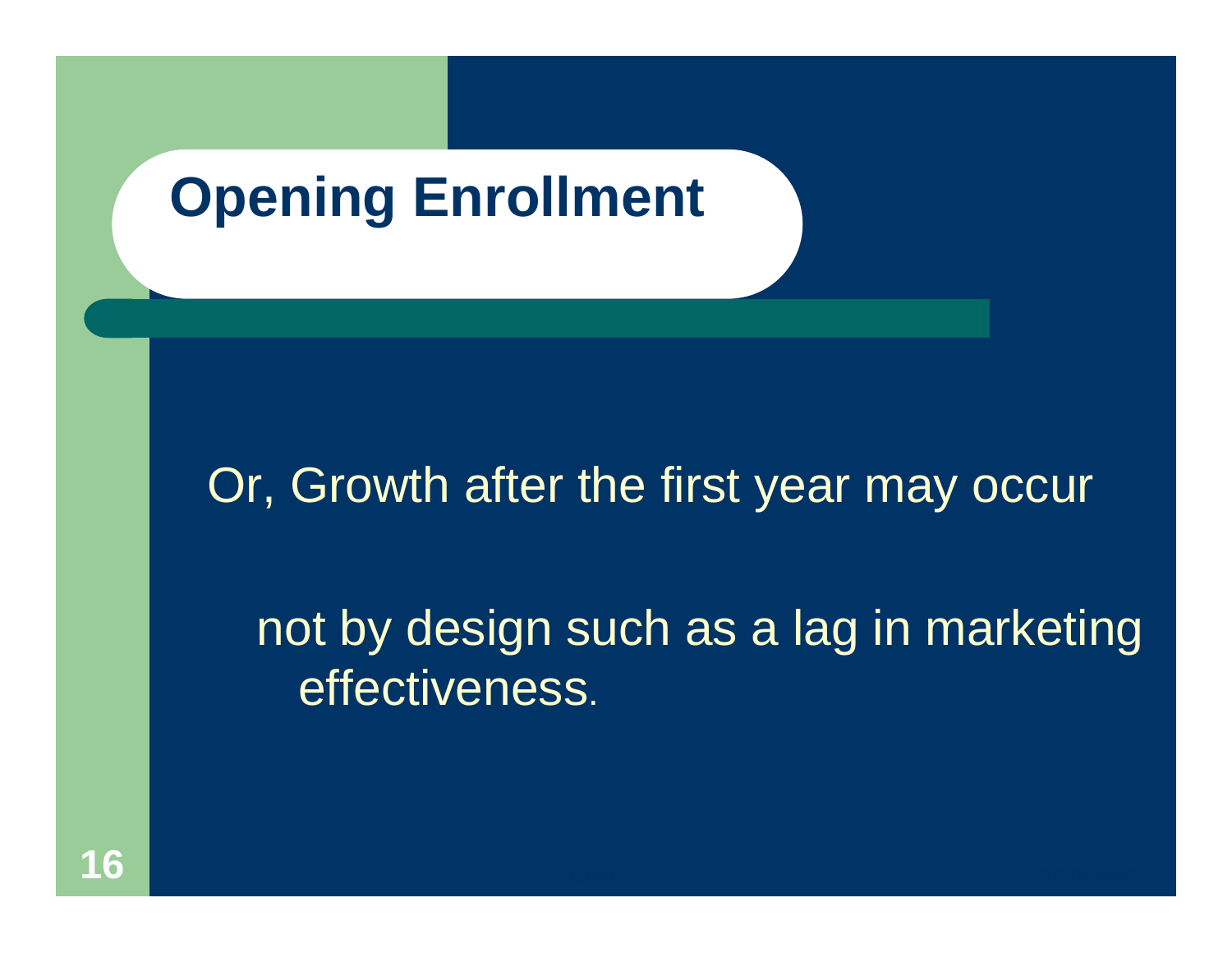### **Three-Year Trends**

The next four slides are the three-year trends for schools that have been opened at least three years.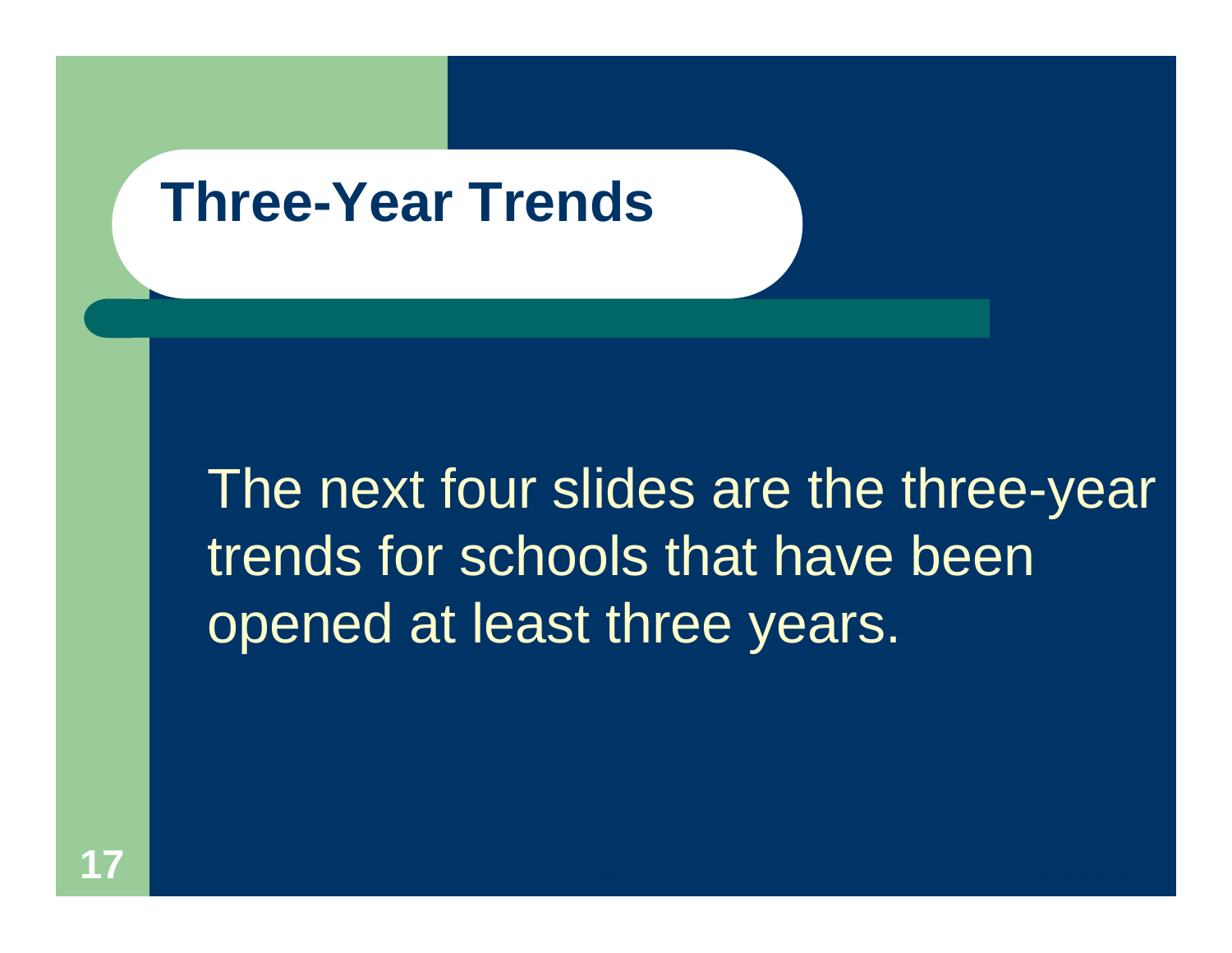



9**1st Year's Enrollment was 49% of the third Year's**  9**2nd Year's Enrollment was 83% of the third Year's**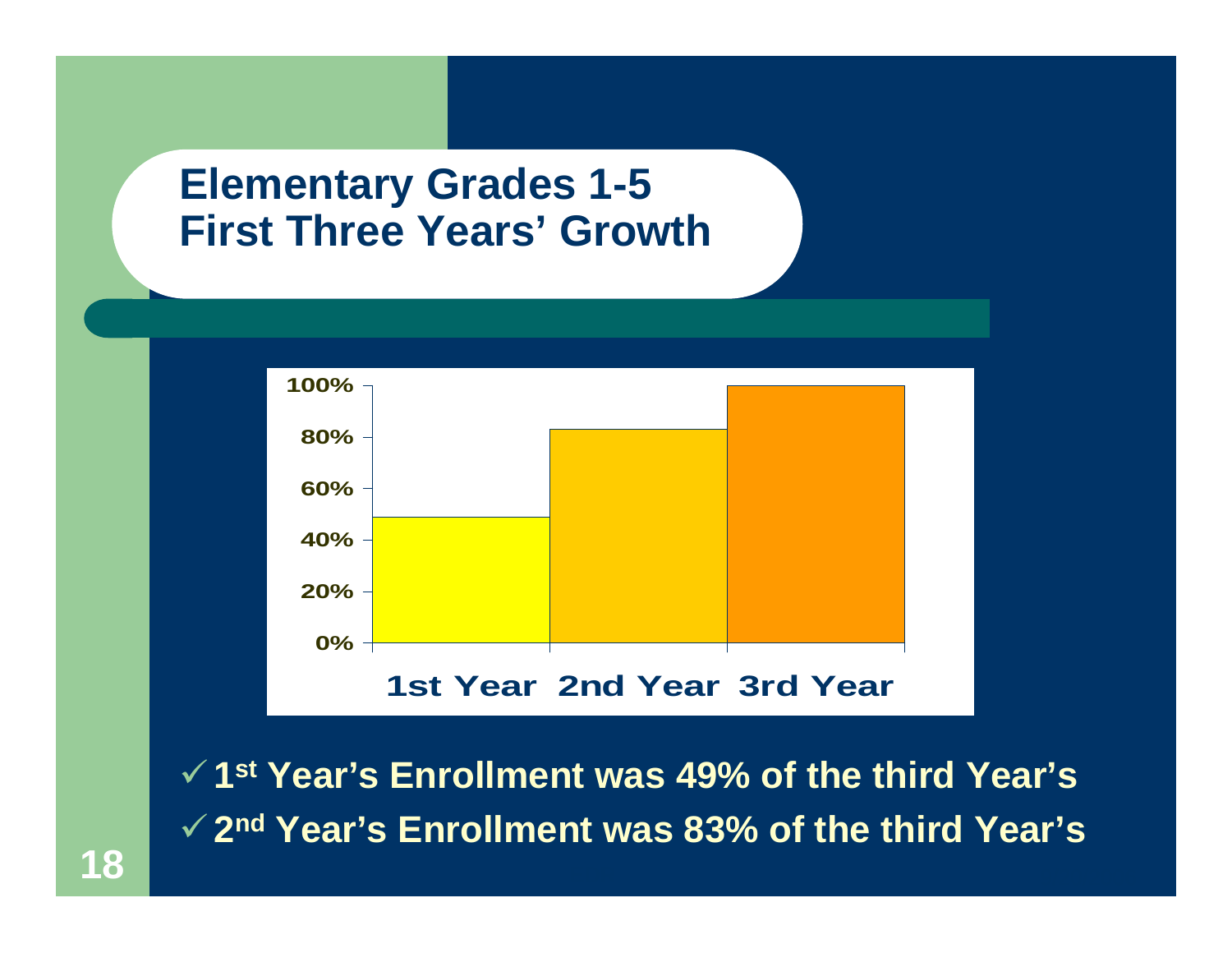



9**1st Year's Enrollment was 57% of the third Year's**  9**2nd Year's Enrollment was 84% of the third Year's**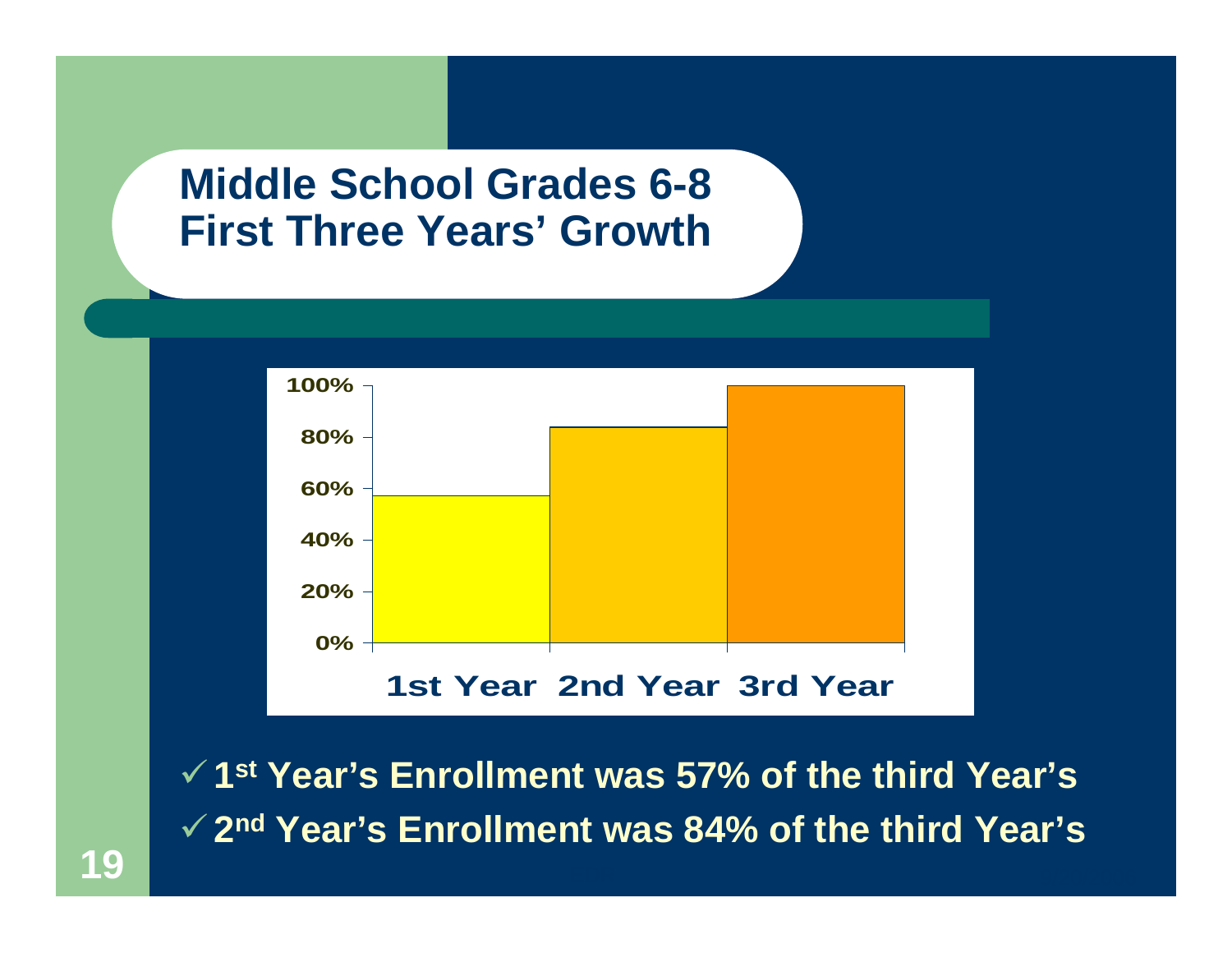

9**1st Year's Enrollment was 49% of the third Year's**  9**2nd Year's Enrollment was 69% of the third Year's**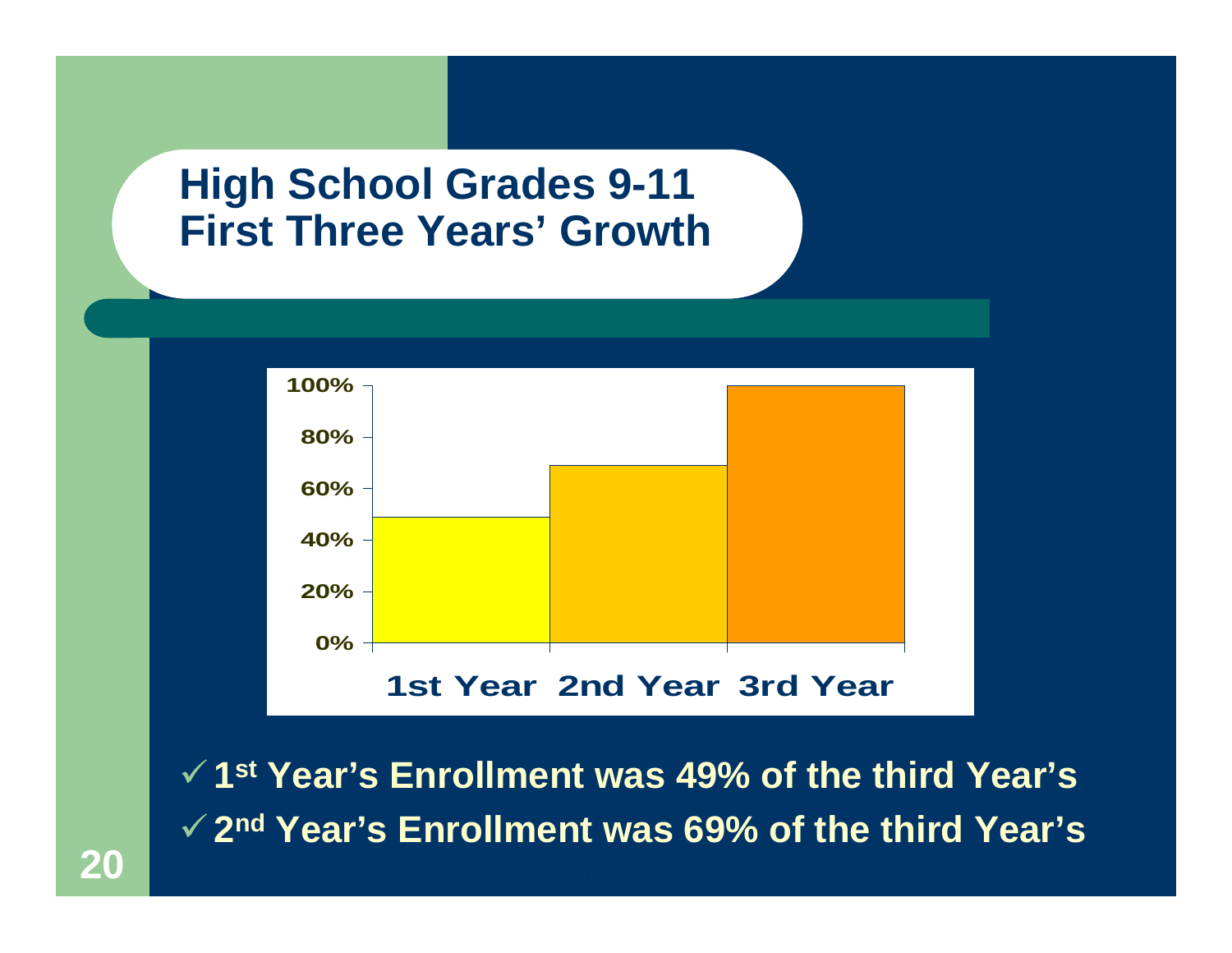#### **Summary First Three Years' Growth**

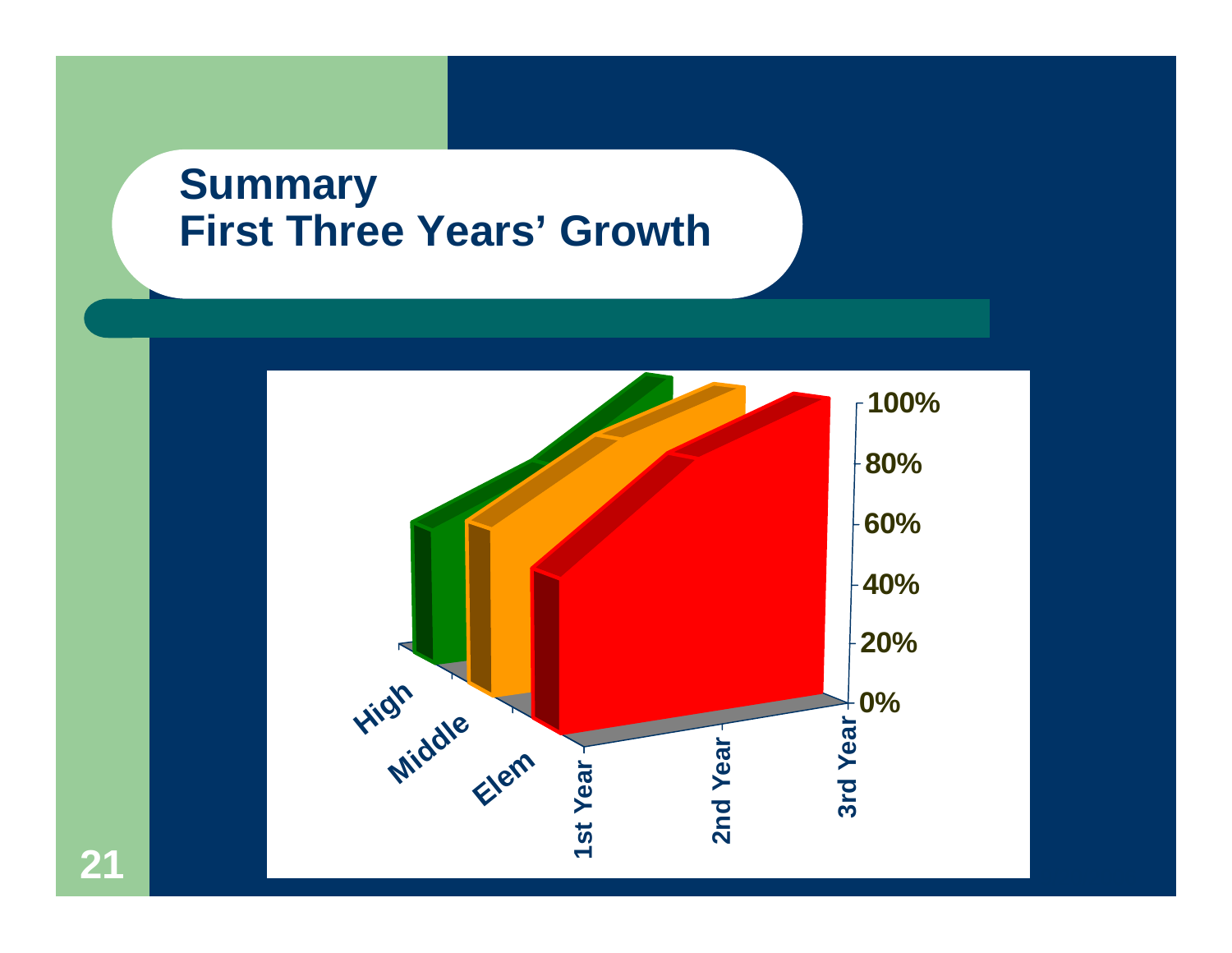#### **Data Source**

# Florida DOE Student Database Surveys 2 and 3 Years 1996-97 through 2000-01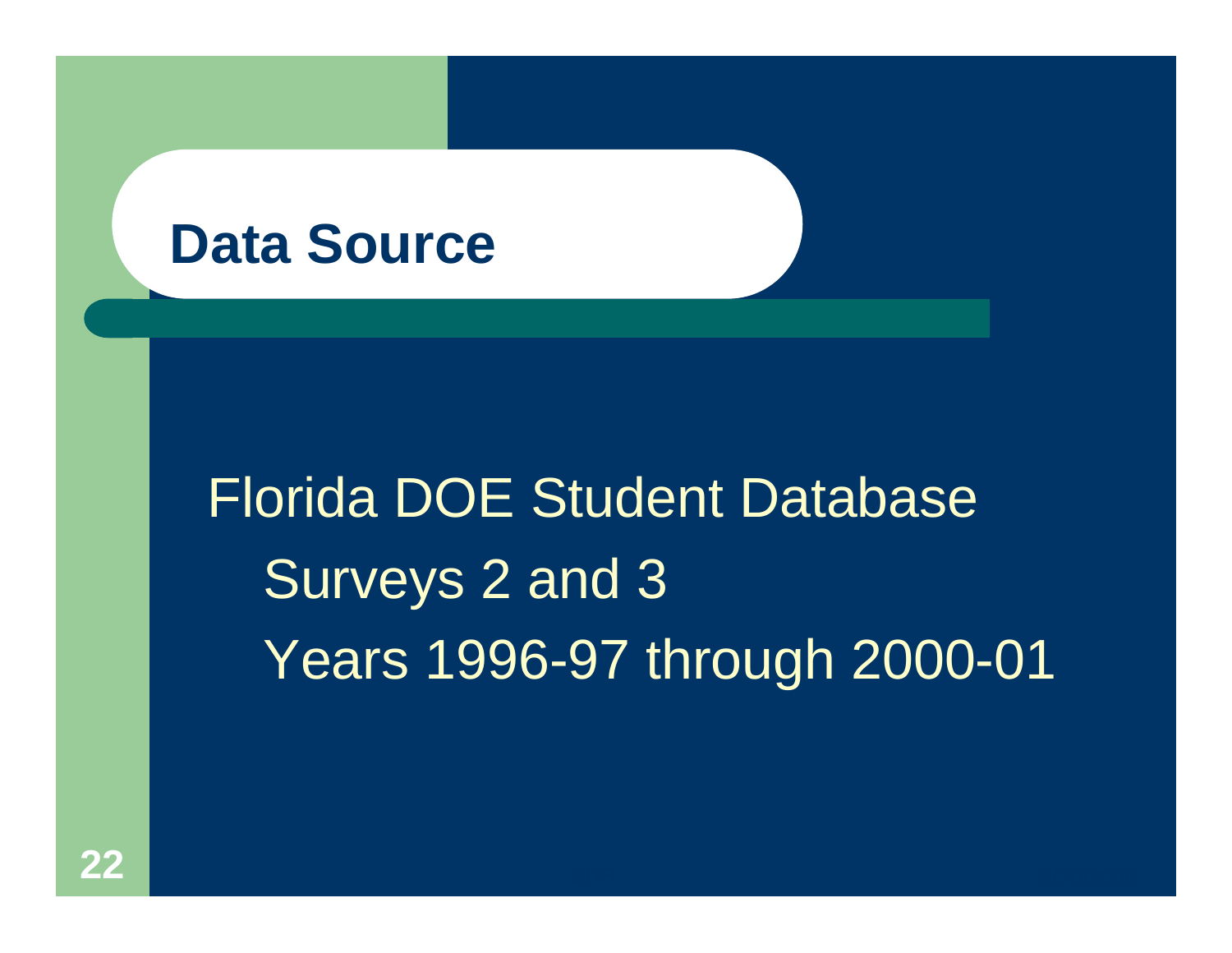## **Data Limitations**

This analysis was based on matching students id numbers.

One source of error occurs when one student has two different id numbers in the time period.